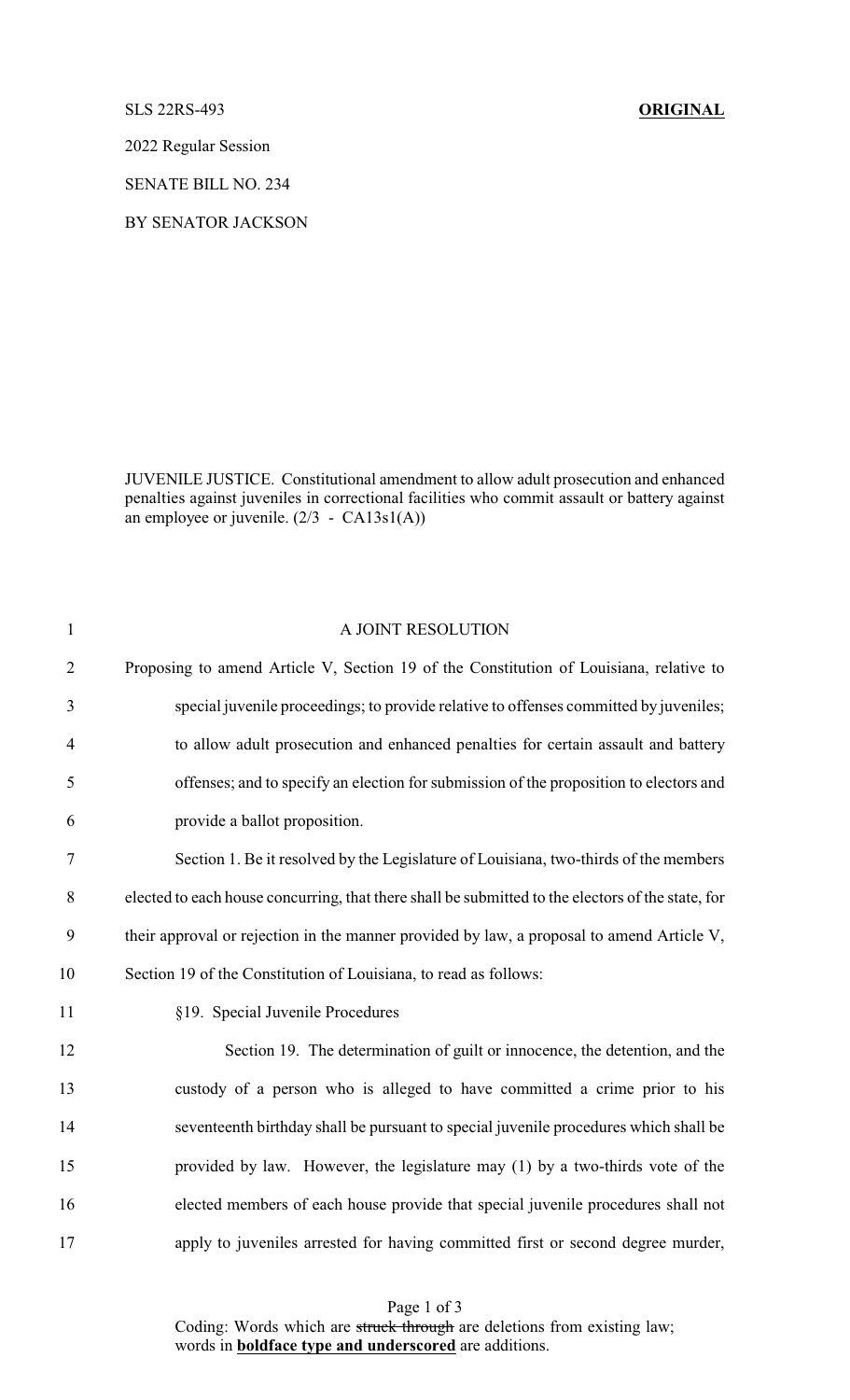manslaughter, aggravated rape, armed robbery, aggravated burglary, aggravated kidnapping, attempted first degree murder, attempted second degree murder, forcible rape, simple rape, second degree kidnapping, **battery of a correctional facility employee, any battery committed upon a juvenile detained in a correctional facility, any assault committed upon a correctional facility employee or juvenile detained in a correctional facility,** a second or subsequent aggravated battery, a second or subsequent aggravated burglary, a second or subsequent offense of burglary of an inhabited dwelling, or a second or subsequent felony-grade violation of Part X or X-B of Chapter 4 of Title 40 of the Louisiana Revised Statutes of 1950, involving the manufacture, distribution, or possession with intent to distribute controlled dangerous substances, and (2) by two-thirds vote of the elected members of each house lower the maximum ages of persons to whom juvenile procedures shall apply, and (3) by two-thirds vote of the elected members of each house establish a procedure by which the court of original jurisdiction may waive special 15 juven ile procedures in order that adult procedures shall apply in individual cases. The legislature, by a majority of the elected members of each house, shall make special provisions for detention and custody of juveniles who are subject to the jurisdiction of the district court pending determination of guilt or innocence. Section 2. Be it further resolved that this proposed amendment shall be submitted

20 to the electors of the state of Louisiana at the statewide election to be held on November 8, 2022.

 Section 3. Be it further resolved that on the official ballot to be used at said election there shall be printed a proposition, upon which the electors of the state shall be permitted 24 to vote YES or NO, to amend the Constitution of Louisiana, which proposition shall read as follows:

 Do you support an amendment to add the crimes of battery of a correctional facility employee, battery when the victim is a juvenile detained in a correctional facility, assault when the victim is a correctional facility employee or a juvenile detained in a correctional facility to the list of crimes

> Coding: Words which are struck through are deletions from existing law; words in **boldface type and underscored** are additions.

### Page 2 of 3